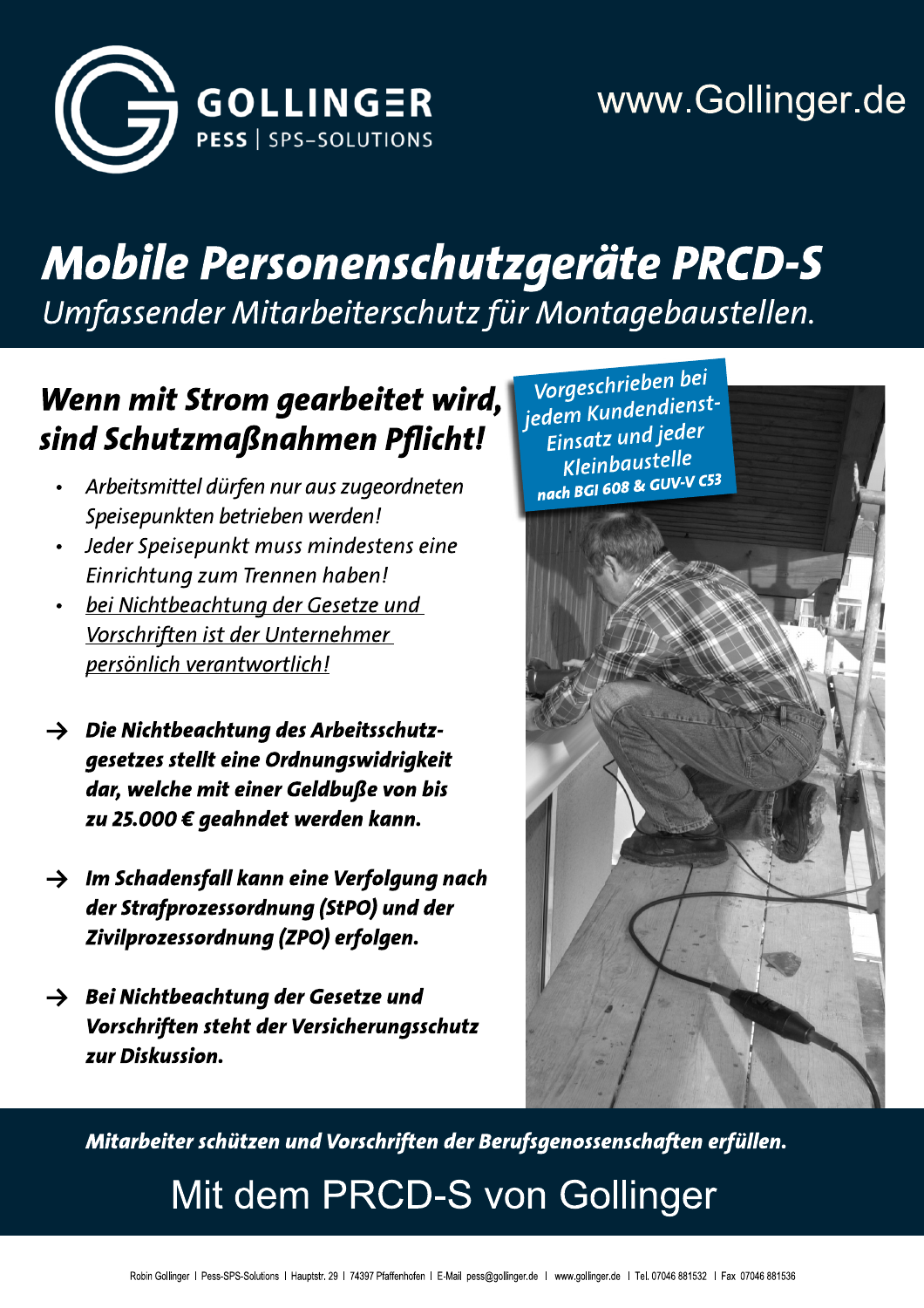

Der beste Personenschutz für Bau- und Montagestellen<br>The best personal protection device especially for construction sites

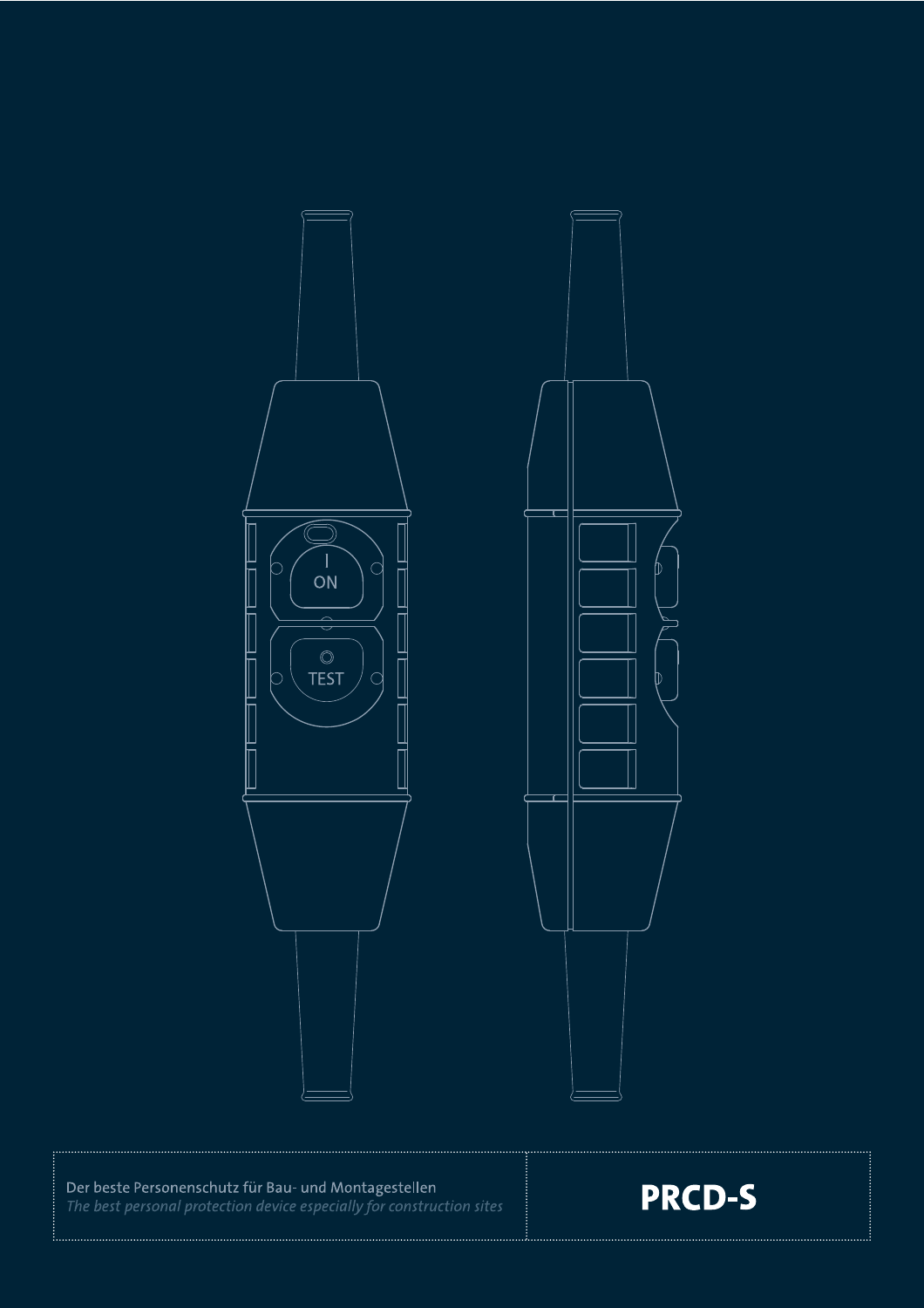# Mobile Personenschutzgeräte Umfassender Personenschutz für Montagebaustellen.

**Mobile Personal Protection** Overall personal protection for construction sites.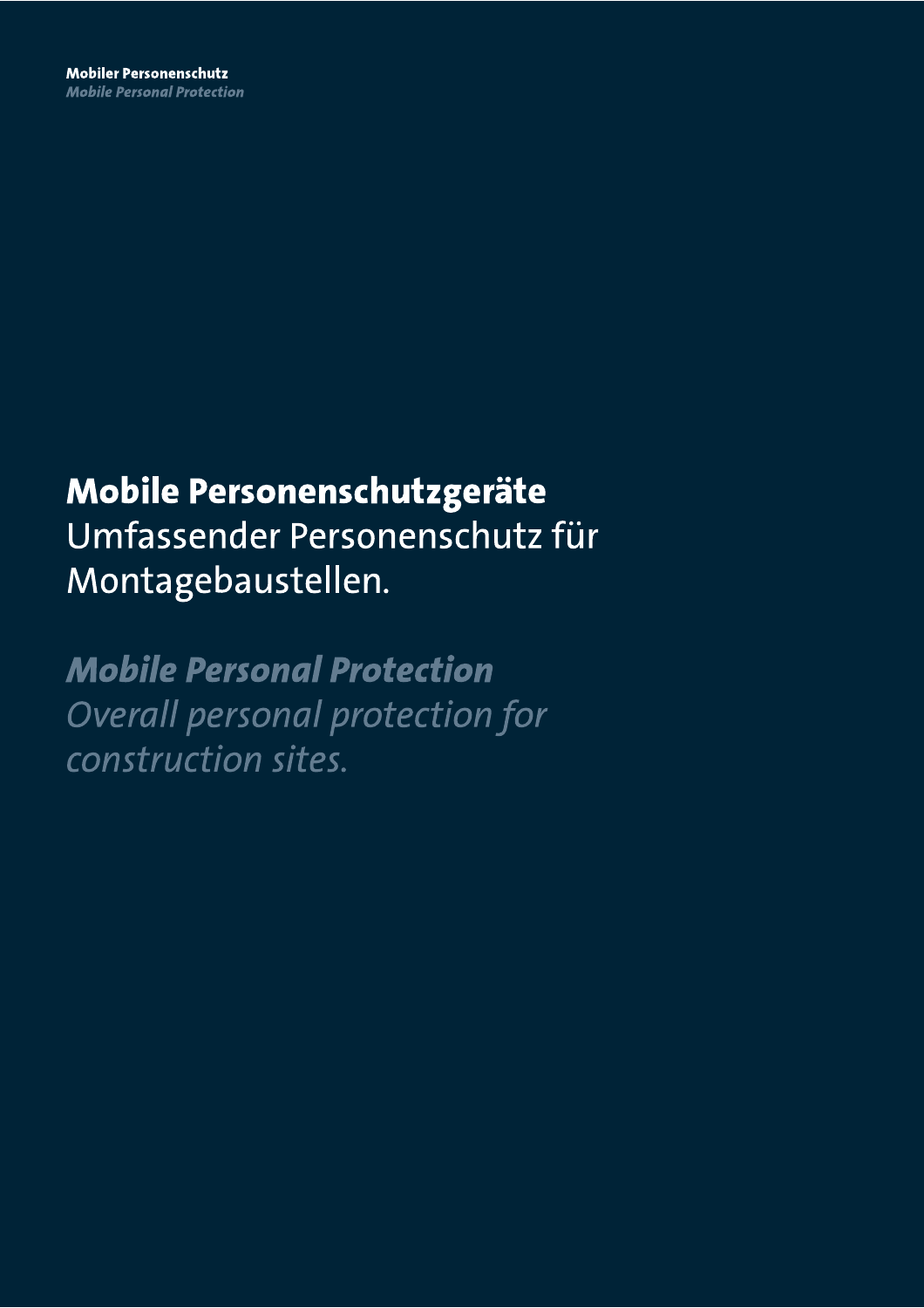### Der PRCD-S im Überblick

**The PRCD-S overview** 

#### **Warum PRCD-S?**

Personenschutz für Ihre Mitarbeiter: Vorschriften erfüllen. Mitarbeiter schützen, "den Kopf frei halten".

Nach einem Bericht der Bundesanstalt für Arbeitsschutz und Arbeitsmedizin kommt es jedes Jahr durchschnittlich zu fast 2.200 Elektrounfällen im gewerblichen Bereich. Über 20 davon enden für die Betroffenen tödlich. Fast 50% der Unfälle (im Bereich zwischen 130-1000V) haben Ihre Ursache in fehlerhaften Festinstallationen (Steckdosen, etc.) oder fehlerhaften Betriebsmitteln (Werkzeuge, Leuchten, Verlängerungen, etc.).

#### Was leistet der PRCD-S?

Der PRCD-S verfügt nach BGI 608 & GUV-V C53 über folgende Funktionen:

- Fehlerstromschutzschalter (FI)
- Schutzleitererkennung (Prüfung der Funktion vor dem Betrieb)
- Schutzleiterüberwachung (Prüfung der Funktion während des Betriebes)
- Fremdspannungserkennung
- Unterspannungsauslösung  $\bullet$





#### Why PRCD-S?

Personal protection for your employees: meet the regulations, protect your employees, keep a cool head.

According to a report published by the "Bundesanstalt für Arbeitsschutz und Arbeitsmedizin" occurs approx. 2.200 electrical accidents in commercial sector every year. Over 20 accidents are fatal for the persons affected. Almost 50% of the accidents (within the range of 130-1.000V) are caused by incorrect installation (socket outlets, etc.) or defective electrical appliances (tools, lighting, extension cords, etc.)

#### **What offers the PRCD-S?**

PRCD-S has the following funtions aligned to the regulations (BGI 608 & GUV-V C53)

- · Residual Current Device (RCD)
- Detection of protection earth (Test before operating)
- Monitoring of protection earth (Test while operating)
- Detection of external voltage
- Undervoltage tripping function